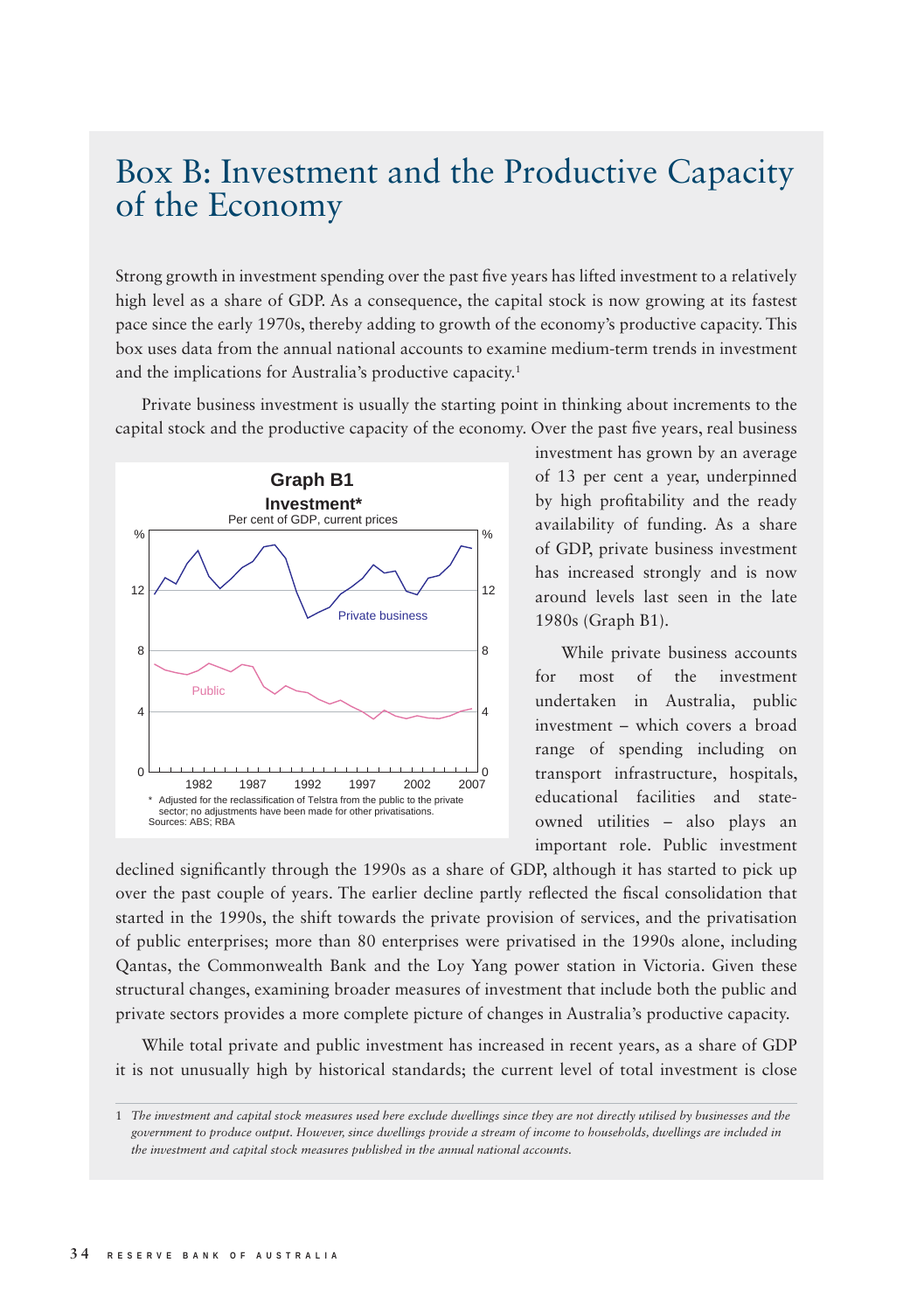to the average of the period from the late 1970s to the late 1980s (Graph B2). Indeed, the picture that emerges suggests that investment was unusually weak over the 1990s rather than being especially high at the moment. Given the relatively low share of investment in GDP over the 1990s, it may not be surprising that capacity pressures have now become an important issue following several years of strong growth of domestic demand.

The increase in investment over the past five years has been largely due to the strong upswing in nonresidential construction, which has increased from 5¾ per cent of GDP to 9 per cent (Graph B2). The mining industry has accounted for the largest increase, with its investment rising by 1½ percentage points of GDP over the past five years in response to the boom in commodity prices (Graph B3). Nevertheless, the rise in non-residential construction has been broad-based. The main infrastructure industries (utilities, transport and communication) have increased their investment in buildings and structures, in part to meet the needs



of the mining sector, and spending on buildings and structures has also increased solidly in a range of other industries. Despite the boom in office building in Brisbane and Perth, construction for the finance, property & business services industry has remained far below the levels seen in the property boom of the late 1980s (for further discussion, see 'Box B: Recent Developments in the Office Property Market' in the November 2007 Statement).

Higher investment can raise the productive potential of an economy by contributing to the capital stock and lifting labour productivity. Conceptually, the value of the capital stock is given by the net present value of the future stream of income arising from past investment. This is inherently difficult to measure. In practice, the ABS publishes estimates on an annual basis calculated by adding past investment and subtracting depreciation, making assumptions